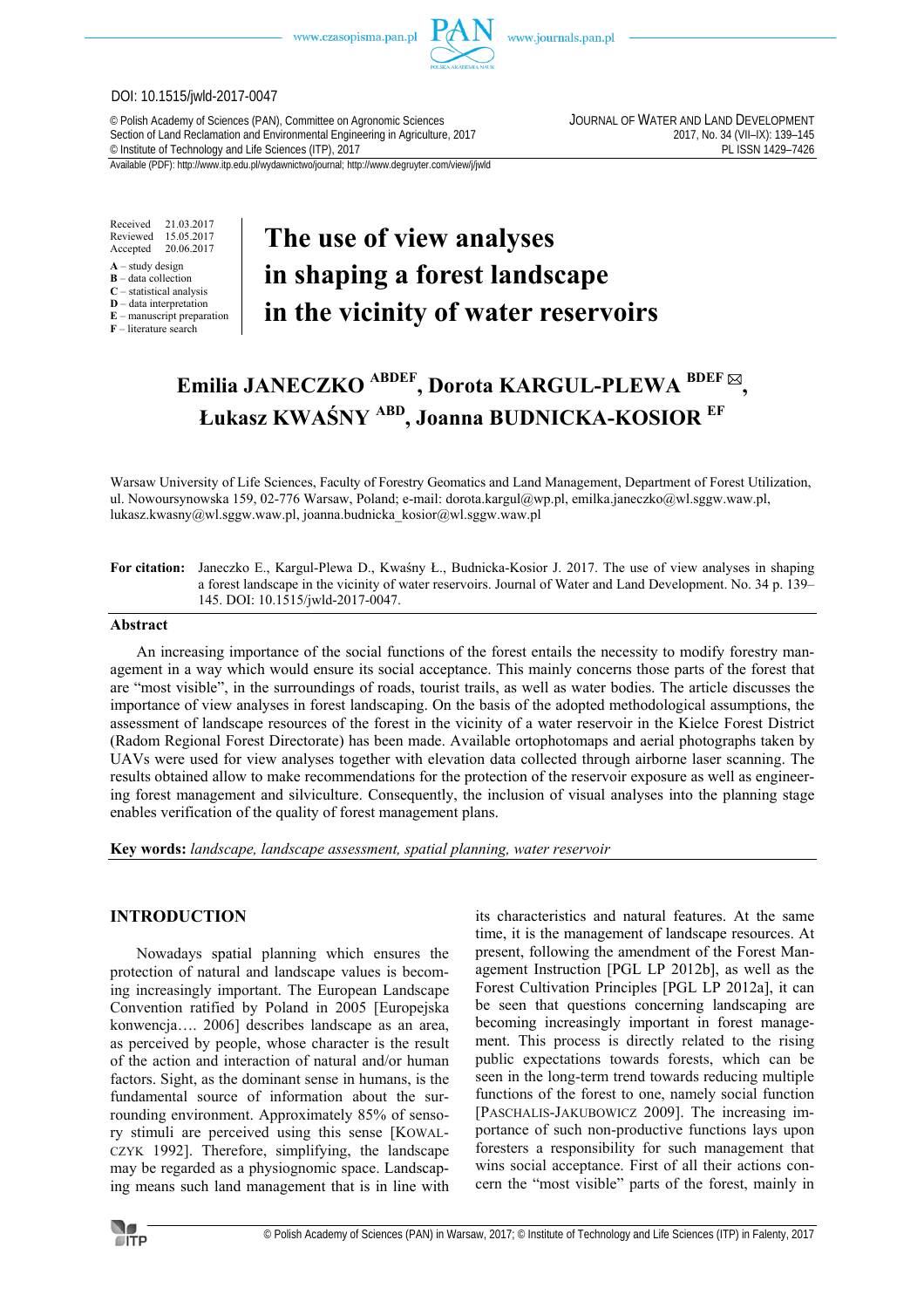

the vicinity of roads, tourist trails, leisure routes, as well as water bodies.

Shaping the landscape, according to [DRAPELLA- -HERMANSDORFER 2004], is directly related with the problems of spatial order and indirectly to spatial planning with its tools and methods. It does not aim for bringing out elusive and subjective aesthetic values, but rather restoring or preserving a rational order. Water reservoirs, in particular those with the area of at least 0.5 ha, built on a land other than arable and located in areas under varied forms of nature protection or in their buffer zones, fall into the group of projects likely to always have significant effects on the environment (§ 2.1 of the Regulation of the Council of Ministers of 9 November 2010 on types of projects likely to have significant effects on the environment) [Rozporządzenie RM… 2010]. Therefore they should be subject to the environmental impact assessment report. The report, according to the Act of 3 October 2008 [Ustawa… 2008], should contain a description of the effect on the landscape, however – as FOR-CZEK-BRATANIEC [2013] notices, the part of the report concerning landscape is narrow in scope and usually comes down to a description of geographic regions and main forms of land cover. Since the principles of landscape impact assessment remain unspecified, the problem is disregarded. Similarly, in the case of water reservoirs smaller than 0.5 ha or located in forests outside conservation areas, landscape is not taken into account at any of the design stages. The same also applies to other engineering structures in forests. Setting the principles for forest landscape engineering entails the necessity to determine the scope of visual analyses to be carried out – depending on the character of the investment – on a micro and macro spatial scale [JANECZKO 2011]. At the same time it should be noted that the landscape perception is conditioned by movement velocity [BELL 1997], therefore all visual analyses need to address the problem of the so-called dynamic perception.

The aim of this article is to determine the scope of visual analyses necessary to develop recommendations concerning engineering forest landscaping in the vicinity of water bodies. The paper presents the possibilities of using available visualization and animation techniques which facilitate decision-making processes concerning forest management. The adopted methodological assumptions were verified using the example of a water reservoir in Bilcza forestry, Kielce Forest District, the Regional Directorate of the State Forests in Radom Figure 1.

## **MATERIALS AND METHODS**

The total area of an impounding reservoir in the Bilcza forest district is 43 ares. The area of the water surface is 41 ares. The maximum length of the reservoir is 92.36 m, the maximum width  $-$  80.02 m, the maximum depth  $-1.5$  m, the average depth  $-1.37$  m, and the volume is  $5{,}600 \text{ m}^3$ . To the south, in the vicin-



Fig. 1. Map of water reservoir Bilcza Forest District Kielce of the Regional Directorate of the State Forests in Radom; source: own elaboration

ity of the reservoir there is a dirt forest road used for leisure walking and bicycle riding. The forest stand on the east and west consists of scots pines aged about 80, the majority of them located at a fresh coniferous forest site. To the south of the reservoir there is wet mixed forest. In the last years (2008–2017) both north and south of the reservoir tree felling was carried out which resulted in new forest plantations. The reservoir was chosen for the testing of adopted methodological assumptions due to the accessibility of cartographic material, the size, and the immediate vicinity of the road allowing to include, apart from static visual analyses, the aspect of dynamic perception.

The view analyses were based on a method that integrated cartographic and photographic data as well as data that include the issue of dynamic perception. They included choosing the right techniques and research tools for available source materials, determining the range of static sight, analysis of the variability of land use structure and relief features by means of cross-sections, as well as analysis of a sequence of views from the road, taking into consideration the speed of movement, and their transformation into the land plan.

View analyses were made with the use of ArcGIS 10.3.1 software. An orthophotomap was used as the basic source material. Apart from it the view analyses were based on elevation data in the form of a point cloud obtained during laser scanning from a plane, performed as part of ISOK program [ISOK undated]. The data were taken from the Geodesic and Cartographic Documentation Center (Pol. Centralny Ośrodek Dokumentacji Geodezyjnej i Kartograficznej).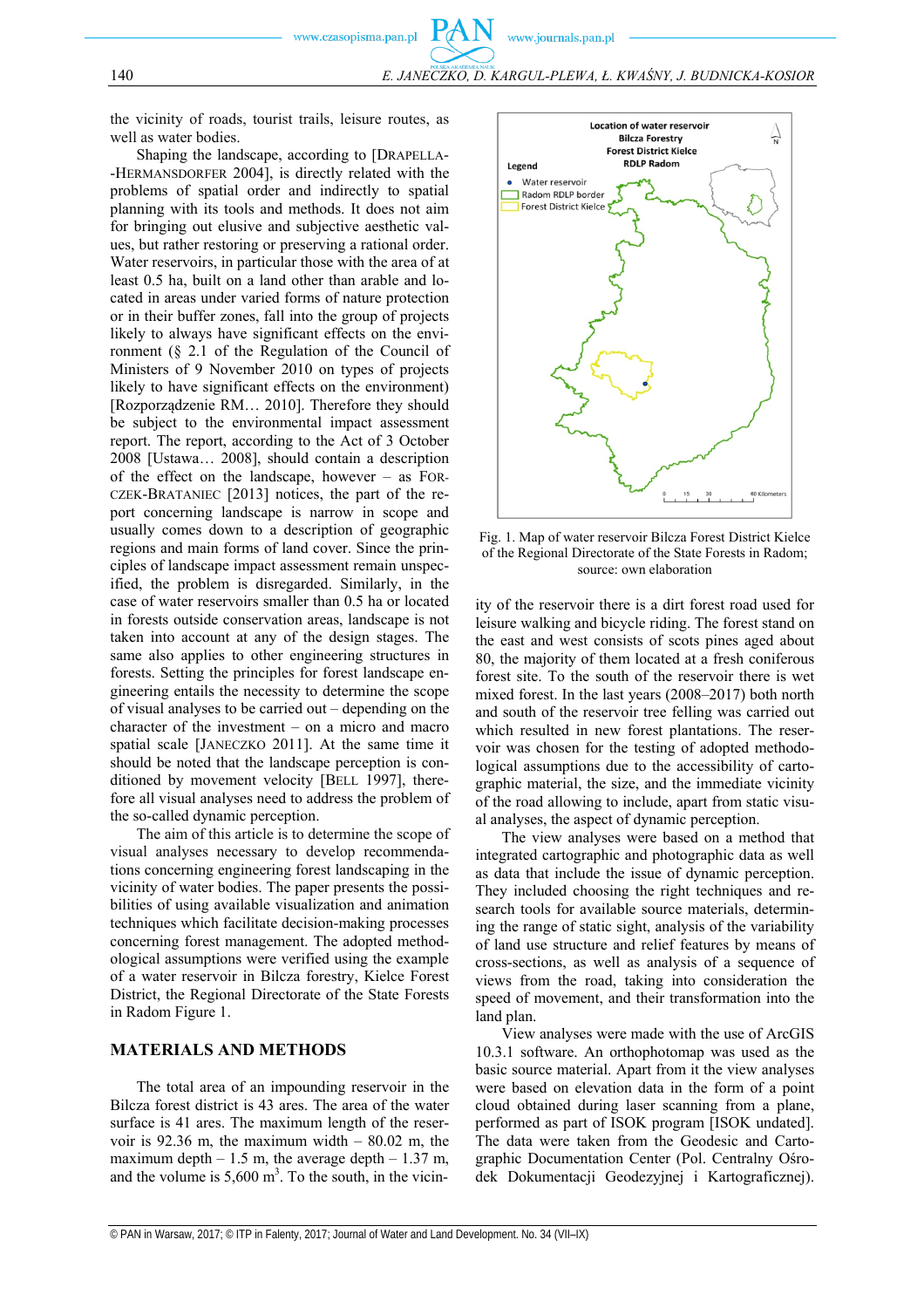www.journals.pan.pl

The obtained elevation data had the "1992" plane rectangular coordinates system, the height referred to the "Kronsztadt 86" normal height system. The data were made available in a digital form in LAS format (classified point cloud) and ARC/INFO ASCII GRID format (a text file containing values of points in a regularly-spaced grid of 1 m squares). On the basis of the obtained data it was possible to interpolate a Digital Terrain Model (DTM) and a Digital Surface Model (DSM).

The range of the "static" sight analyses that were performed was specified at a maximum of 800 m, due to the fact that at a distance greater than 800 m objects are perceived as elements of the background [NIE-MIRSKI *et al*. 1993]. In addition, due to the forest surroundings of the reservoir the perceptive capabilities are constrained and do not reach beyond the designated site. A division onto three perception range zones was adopted:

Zone A; up to 250 m, objects are perceived individually, in various detail particularizations;

Zone B; from 250 to 550 m, objects are perceived individually, details become less and less clear;

Zone C; from 550 to 800 m, objects are perceived as elements at the back.

Figure 2 presents a diagram with the adopted sight ranges.

On the basis of the sight zone ranges thus defined a longitudinal land section was made, 1,600 m in length, taking into account the furthest view openings (Fig. 2). Perpendicularly to the longitudinal section the cross-sections were made, 500 m in length. The cross-sections were made every 10 m. The distance between cross-sections allowed to determine in great detail the landscape variability in the vicinity of the reservoir. Moreover, the size of the reservoir and its maximum length were also vital in setting the distance.

The next stage of works was to establish whether the reservoir and the area around was visible from a nearby road. The road is used sporadically by motor vehicle drivers and more frequently by cyclists and walkers. Perception is a function of time and distance. As the speed increases, the angle of sight changes as does the amount of external stimuli reaching the observer. In this study it was assumed that the analyzed sight range shall refer to a speed of 12 km⋅h<sup>-1</sup> (average velocity of the bike routes users) and a 130° angle of sight with the skyline at 175 cm. The reservoir exposition time as well as parts of the land most visually exposed were established on the basis of DTM and DSM. The analysis was conducted from 22 artificially generated points located along the road center line. The distance between the points was  $25 \text{ m} - \text{Figure 3}$ .



Fig. 2. Diagram of the adopted sight zone ranges around an object on an orthophotomap base; source: own elaboration



Fig. 3. A diagram of the adopted points along the road centre line on the orthophotomap base and on the basis of a Digital Surface Model; source: own elaboration

# **RESULTS**

Cross sections of the terrain (Fig. 4) served as the basic element of view analyses. They allowed to determine the tree stand structure (its density, stratification, the presence of undergrowth and shrub layer), and consequently the so-called visual barriers and the maximum perceptive capacity.

Fig. 4. An example of a cross section made from a point cloud obtained from airborne laser scanning running through the middle of the water reservoir; source: own elaboration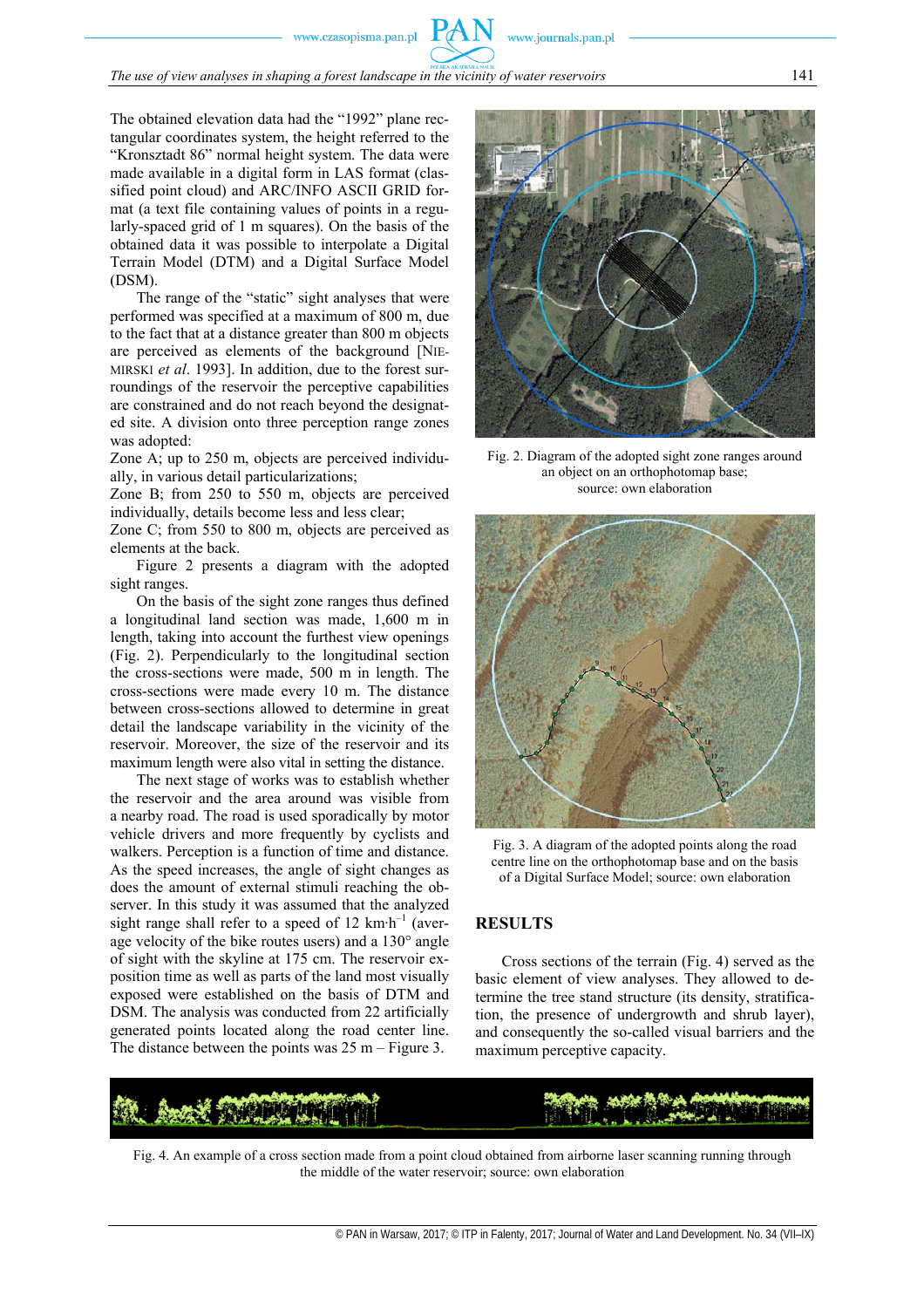

Fig. 5. The results of the visibility analysis within the range of 3 buffers: a) the results established on the basis of Digital Terrain Model, b) the effect of the Digital Surface Model application; grey colour represents visible areas, the remaining areas are invisible; source: own elaboration

On the basis of a detailed analysis of cross sections it was found that the average range of sight was 115 m. On both sides of the reservoir the visibility is limited by the forest stand. Dense undergrowth limits the view into the forest to a maximum of 25 m. The perceptive capacity is slightly better on the left hand side. The maximum range of sight is 30 m.

The next stage of the analysis was to determine the actual and potential visibility of the reservoir. For this purpose the data provided by the digital terrain model and digital surface model were used. The DTM contributed to the determination of the potential visibility (Fig. 5a) resulting from land relief. The actual sight range was determined on the basis of the elements of land cover (forests, meadows, constructions etc.) provided by the DSM (Fig. 5b).

The analyses performed with the use of DTM and DSM show that potential possibilities of improving the visibility of the reservoir in the landscape are vast. The greyscale presents the possibilities of the reservoir exposition. As can be seen, due to the land relief the reservoir is potentially best visible from the north, from a road in the vicinity or from the fragment of a hill located in the southeast. Taking into account the existing elements of land cover it was discovered that the actual visibility potential is small and limited almost exclusively to the immediate vicinity of the reservoir. Only the north-eastern part of land is slightly more visible.

Taking into consideration the issues of dynamic perception, the time of exposition of the reservoir at the speed of 12 km⋅h<sup>-1</sup> was determined to be 30 s. The reservoir is not equally well visible from each of the analyzed points along the road axis. After taking into account both opposite directions of the movement (Tab. 1), only four sections of the road were found to allow a view of the reservoir.

**Table 1.** Summary of the surface of the water reservoir seen from the selected 22 viewpoints depending on the direction of driving with barriers (Digital Terrain Model – DSM) and without barriers (Digital Surface Model – DTM)

| Visible water surface    |                  |                  |                          |                  |                  |
|--------------------------|------------------|------------------|--------------------------|------------------|------------------|
| Direction of<br>movement | <b>DTM</b>       | <b>DSM</b>       | Direction of<br>movement | <b>DTM</b>       | <b>DSM</b>       |
| $1 - 2$                  | $\theta$         | $\theta$         | $22 - 21$                | 9                | $\theta$         |
| $2 - 3$                  | $\theta$         | $\theta$         | $21 - 20$                | 12               | $\mathbf{0}$     |
| $3 - 4$                  | $\theta$         | $\theta$         | $20 - 19$                | 26               | $\mathbf{0}$     |
| $4 - 5$                  | $\mathbf{0}$     | $\mathbf{0}$     | $19 - 18$                | 36               | $\mathbf{0}$     |
| $5 - 6$                  | $\mathbf{1}$     | $\theta$         | $18 - 17$                | 25               | $\mathbf{0}$     |
| $6 - 7$                  | 11               | $\overline{0}$   | $17 - 16$                | 41               | $\mathbf{0}$     |
| $7 - 8$                  | 19               | $\theta$         | $16 - 15$                | 50               | $\mathbf{0}$     |
| $8 - 9$                  | 41               | $\mathbf{0}$     | $15 - 14$                | 73               | 11               |
| $9 - 10$                 | 48               | 3                | $14 - 13$                | 90               | 75               |
| $10 - 11$                | 85               | 13               | $13 - 12$                | 53               | 47               |
| $11 - 12$                | 59               | $\mathbf{0}$     | $12 - 11$                | 15               | 14               |
| $12 - 13$                | 31               | 27               | $11 - 10$                | $\boldsymbol{0}$ | $\boldsymbol{0}$ |
| $13 - 14$                | $\mathbf{1}$     | $\mathbf{1}$     | $10 - 9$                 | $\mathbf{0}$     | $\boldsymbol{0}$ |
| $14 - 15$                | $\boldsymbol{0}$ | $\boldsymbol{0}$ | $9 - 8$                  | $\boldsymbol{0}$ | $\boldsymbol{0}$ |
| $15 - 16$                | $\theta$         | $\theta$         | $8 - 7$                  | $\theta$         | $\mathbf{0}$     |
| $16 - 17$                | $\boldsymbol{0}$ | $\boldsymbol{0}$ | $7 - 6$                  | $\theta$         | $\mathbf{0}$     |
| $17 - 18$                | $\theta$         | $\theta$         | $6 - 5$                  | $\theta$         | $\mathbf{0}$     |
| $18 - 19$                | $\boldsymbol{0}$ | $\boldsymbol{0}$ | $5 - 4$                  | $\theta$         | $\mathbf{0}$     |
| $19 - 20$                | $\mathbf{0}$     | $\mathbf{0}$     | $4 - 3$                  | $\theta$         | $\mathbf{0}$     |
| $20 - 21$                | $\theta$         | $\mathbf{0}$     | $3 - 2$                  | $\overline{0}$   | $\mathbf{0}$     |
| $21 - 22$                | $\mathbf{0}$     | $\mathbf{0}$     | $2 - 1$                  | $\mathbf{0}$     | $\mathbf{0}$     |
| 22                       | $\mathbf{0}$     | $\overline{0}$   | 1                        | $\mathbf{0}$     | $\mathbf{0}$     |

Source: own study.

Additionally, when approaching the reservoir from southwest in the northeast direction, the visibility is rather poor. The largest fragment of the reservoir (27%) is visible from the section between the points 12 and 13. The visibility is slightly better from the opposite direction. On each occasion, at the section between points 15 and 11, more than 10% of the water surface can be seen. The section between the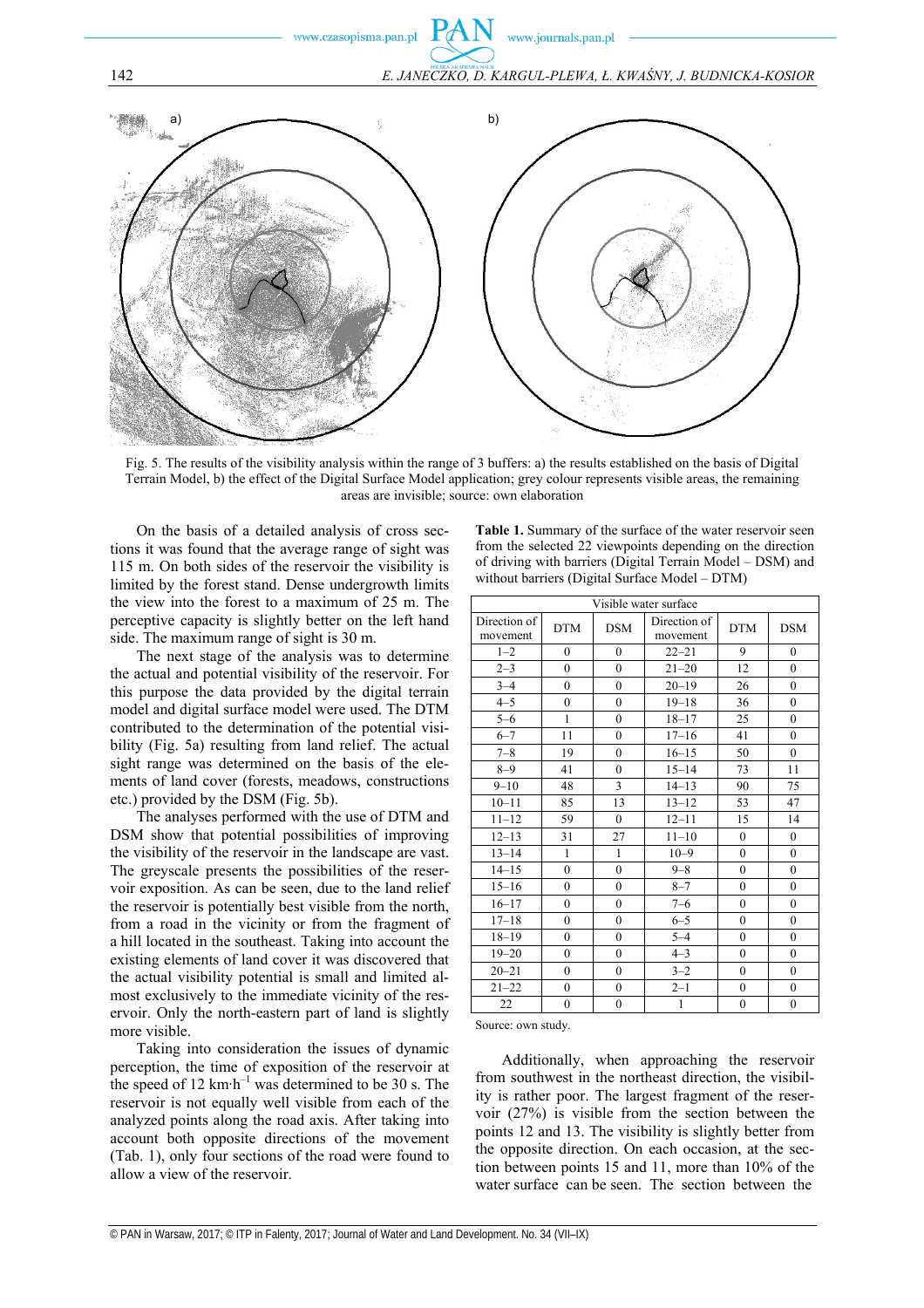www.journals.pan.pl

*The use of view analyses in shaping a forest landscape in the vicinity of water reservoirs* 143



Fig. 6. Diagrams presenting exposition of the reservoir from the points 13–14–15 designated along the axis of the road; source: own elaboration

points 14 and 13 offers the best view. From this part of the road more than 75% of the reservoir is visible. Example diagrams showing ranges of sight from designated points along the center line of the road are presented in Figure 5.

Hypothetically, as shown by the DTM analysis, without all the barriers in the form of shrubs, single trees, groups of trees etc., the duration of exposition would be twice as long (more than 1 min). Moreover, the reservoir could be visible from the greater number of points: nine (northwest to northeast direction) or eleven (the opposite direction) – Table 1. The best view would be delivered by the road section between the points 10–11 (85% of the surface visible) and 14– 13 (90% visible).

## **DISCUSSION**

In significant number of studies concerning landscape evaluation [BAJKIEWICZ-GRABOWSKA, MIKUL-SKI 2006; DEJA 2001; JANECZKO 2002; MARKIEWICZ, SZUŻMOW 1992] water is listed as a factor enhancing the attractiveness of the landscape. For this reason, location plans and specifications for engineering structures including but not limited to forest water reservoirs should be discussed thoroughly with respect to their influence on the landscape. According to SMOLEŃSKI [2007] it is the large diversity of ecotones that decides that watercourses as natural corridors and water reservoirs are visually one of the most attractive elements of forest landscape. Landscape analyses allow for the adoption of such solutions that will ensure the integration of a reservoir with the surrounding landscape. The lack of legal regulations and visual analyses at the technical design stage as well as no requirement to present different variants of the solutions applied result in too strong geometrization of the reservoir, excessive exposition of hydraulic structures such as weirs, dams, artificial rapids, levees etc., or in accidental location of recreation facilities connected with the reservoir (viewpoints, relaxation spots, educational trails etc.). View analyses constitute a valuable tool for the formulation of guidelines in respect of vegetation planning, thus contributing to forest management. As demonstrated in the article, they allow to precisely indicate areas of key significance for the exposition of landscape and places which offer best views.

In recent years, digital laser scanning data (Li-DAR) and high resolution orthophotos are becoming increasingly available. GIS systems, on the basis of a point cloud which is the result of the application of these techniques to scan land surface, allow to generate a 3D numerical model with layers representing land surface and its cover. The use of digital data enables to make summaries of the results including, among other things, the calculation of visibility range for given objects. In view analyses the issue of dynamic perception is of key significance. Humans perceive landscape not only in a static manner. Movement and pace of movement are also factors conditioning the reception of the landscape. Digital data, as demonstrated in this paper, allow for spatial visualization of the sight range at a specified velocity. The study presents the scope of landscape analyses which covers only the speed of 12 km∙h–1 (the angle of sight of approximately 130°) due to the fact that the forest road in the vicinity of the reservoir is used not only for economic purposes but also for leisure and bicycle riding. In the case of other types of roads (a walking route, a public road of high technical quality) view analyses should cover different angles of sight. Digital data offer an unquestionable opportunity to acquire the information on landscape reception at various speeds of movement. Initial civil users of geographic information systems were geologists and foresters, however, in a relatively short period of time the capabilities of GIS systems have been recognized as a useful tool in tracking, scheduling and spatial planning, the supply of water and wastewater treatment, pollution monitoring, environmental protection, health care, administration, geomarketing, education and science. Nowadays GIS systems are used in all areas of modern life as a tool improving decision making processes. The scope of diagnostic characteristics should be expanded together with the increasing opportunities for obtaining spatial data concerning water management in forests, local physical development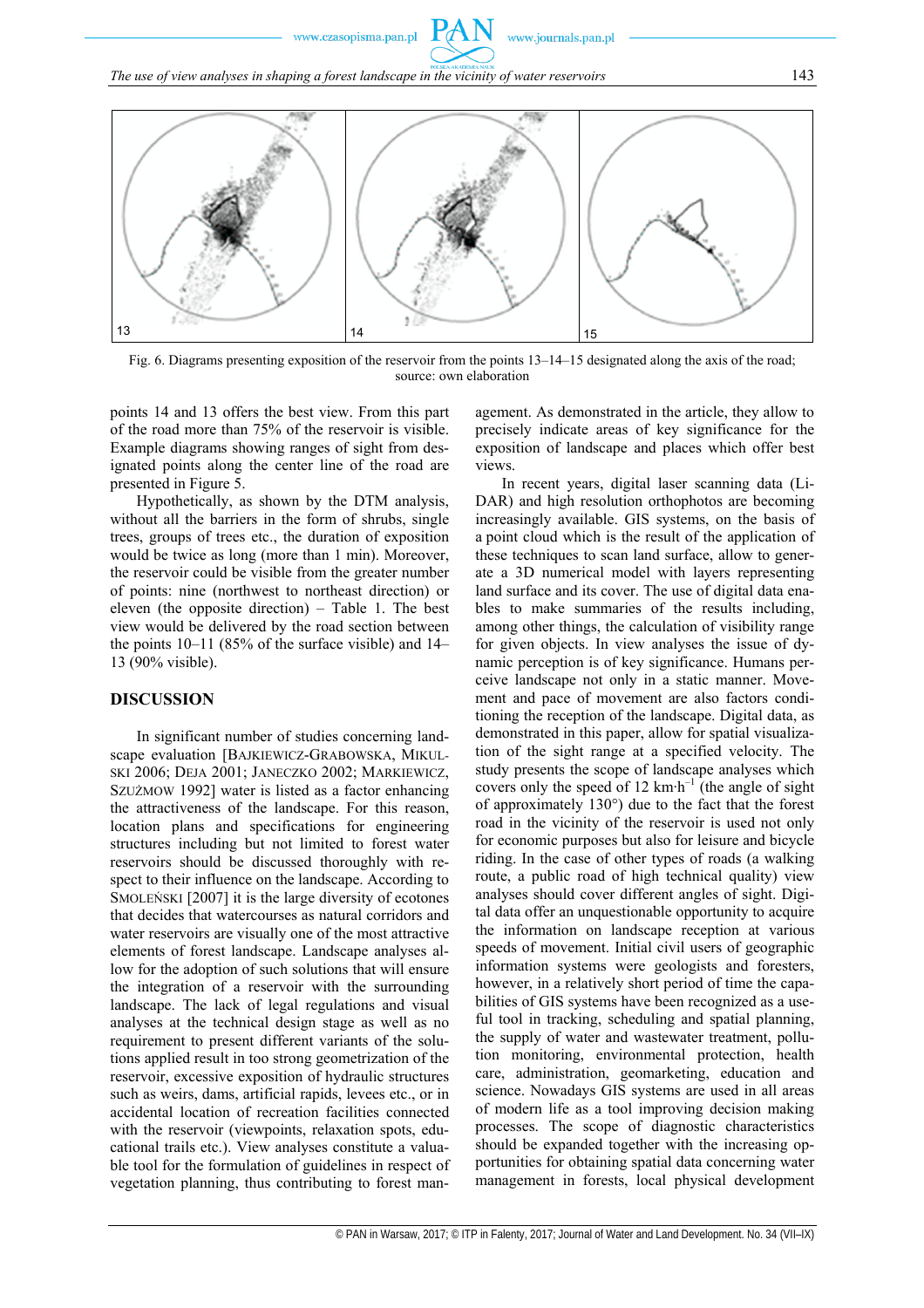plans, as well as other relevant information on landscaping which influence the planning of works in forest management.

# **SUMMARY AND CONCLUSIONS**

The documentation providing the framework for multifunctional forest management covers only general principles of forest landscaping. At the same time no guidelines can be found for the modification of forest management methods which would take into consideration identified landscape assets. Plans and specifications for engineering structures – including water reservoirs – unsatisfactorily address the issue of landscape values and the necessity to tie a facility with its surroundings. The scope of visual and landscape analyses presented in the article may find application in forest management for tourism and recreation, planning linear engineering structures, and determining acceptable visual transformations (deforestation/afforestation).

The analyses undertaken as well as the results entitle to formulate the following remarks and conclusions.

1. Landscape analyses require the use of modern techniques of recording and processing information about the environment.

2. The perception of space, and most importantly so called dynamic perception, plays vital role in the formulation of modern views on landscape engineering principles.

3. Landscape analyses constitute a tool which in an objective manner contributes to defining possibilities of shaping the landscape in the immediate vicinity of engineering structures, including forest water reservoirs.

![](_page_5_Picture_10.jpeg)

Dofinansowano ze środków Wojewódzkiego Funduszu Ochrony Środowiska i Gospodarki Wodnej w Lublinie Cofinanced by Voivodeship Fund for Environmental Protection and Water Management in Lublin

# **REFERENCES**

- BAJKIEWICZ-GRABOWSKA E., MIKULSKI Z. 2006. Hydrologia ogólna [Hydrology]. Warszawa. PWN. ISBN 83-87506- 71-0 pp. 339.
- BELL S. 1997. Design for outdoor recreation. Taylor & Francis. London and New York. ISBN 0-203-37491-6 pp. 261.
- DEJA W. 2001. Przydatność rekreacyjna strefy brzegowej jezior Polski [The recreational suitability of the coastal area of Polish lakes]. Poznań.Wydaw. Nauk. Bogucki. ISBN 83-88163-73-6 pp. 61.
- DRAPELLA-HERMANSDORFER A. 2004. Kształtowanie krajobrazu: idee, strategie, realizacje [Landscaping: ideas,

strategies, projects]. Wrocław. Ofic. Wydaw. PWroc. ISBN 83-7085-923-2 pp. 99.

- Europejska konwencja krajobrazowa sporządzona we Florencji 20 października 2000 [European Landscape Convention drawn up in Florence on October 2000]. Dz.U. 2006. Nr 14 poz. 98.
- FORCZEK-BRATANIEC U. 2013. Udział architekta krajobrazu w planowaniu widokowym tras komunikacyjnych na przykładzie studiów krajobrazowego przekroczenia Alei Solidarności w Nowej Hucie drogą ekspresową S7 [Participation of landscape architect in the visual planning of communication routes illustrated by the case of the study of landscape crossing of Aleja Solidarności in Nowa Huta with the S7 express route]. Teka Komisji Architektury, Urbanistyki i Studiów Krajobrazowych PAN. T. 9. Nr 2 p. 20–31.
- ISOK undated. Informatyczny System Osłony Kraju przed nadzwyczajnymi zagrożeniami [The IT system of the Country's Protection Against Extreme Harazds] [online]. [Access 05.01.2017]. Available at: http://www. isok.gov.pl
- JANECZKO E. 2002. Środowiskowe i społeczne uwarunkowania funkcji rekreacyjnej lasów Mazowieckiego Parku Krajobrazowego (MPK) [Environmental and social determinants of recreational functions of the Mazowiecki Landscape Park]. PhD Thesis. Warszawa. SGGW pp. 173.
- JANECZKO E. 2009. The role and importance of forest watercorses and water reservoirs in designing landscape values of forests. Journal of Water and Land Development. No 13a p. 177–185.
- JANECZKO E. 2011. Waloryzacja krajobrazu leśnego wzdłuż szlaków komunikacyjnych [Valorization of the forest landscape along communication routes].Warszawa. Wydaw. SGGW. ISBN 9788375832990 pp. 206.
- KOWALCZYK A. 1992. Metodologia i metodyka badań percepcji krajobrazu z punktu widzenia potrzeb turystyczno-wypoczynkowych. W: Metody oceny środowiska przyrodniczego [Methodology and research methods of landscape perception from the point of view of tourism and recreation. In: Environmental assessment methods]. Gea 2. Warszawa – Płock – Murzynowo. Wydaw. WGiSR UW p. 25–34.
- MARKIEWICZ I.A., SZUŻMOW A.A. 1992. Metodika estetičeskoj ocenki elementarnych krajobrazov pri dviženii po maršrutam [Methodology of the aesthetics of the elementary landscapes]. Lesnoj Żurnal. No. 1 p. 17–  $22.$
- NIEMIRSKI A., RUTKOWSKI S., SZUMAŃSKI M. 1993. Fizjonomiczne oddziaływanie masztu RTON Bartniki [The physiognomic effect of the RTON Bartnik mast]. Typescript. Warszawa. KPAK, SGGW p. 17–33.
- PASCHALIS-JAKUBOWICZ P. 2009. Leśnictwo a leśna turystyka i rekreacja. W: Turystyka w lasach i na obszarach przyrodniczo cennych [Forestry and forest tourism and recreation. In: Tourism in forests and areas of great natural beauty]. Studia i Materiały CEPL Rogów. R. 11. Z. 4 (23) p. 29–35.
- PGL LP 2012a. Instrukcja urządzania lasu. Cz. I. Instrukcja sporządzania projektu planu urządzenia lasu dla nadleśnictwa [Forest management plan. P. I. Instructions for preparation of forest management plan for a forest district]. Warszawa. ISBN 978-83-61633-69-3 pp. 287.
- PGL LP 2012b. Zasady hodowli lasu [Silviculture principles]. Warszawa. ISBN 978-83-61633-65-5 pp. 72.